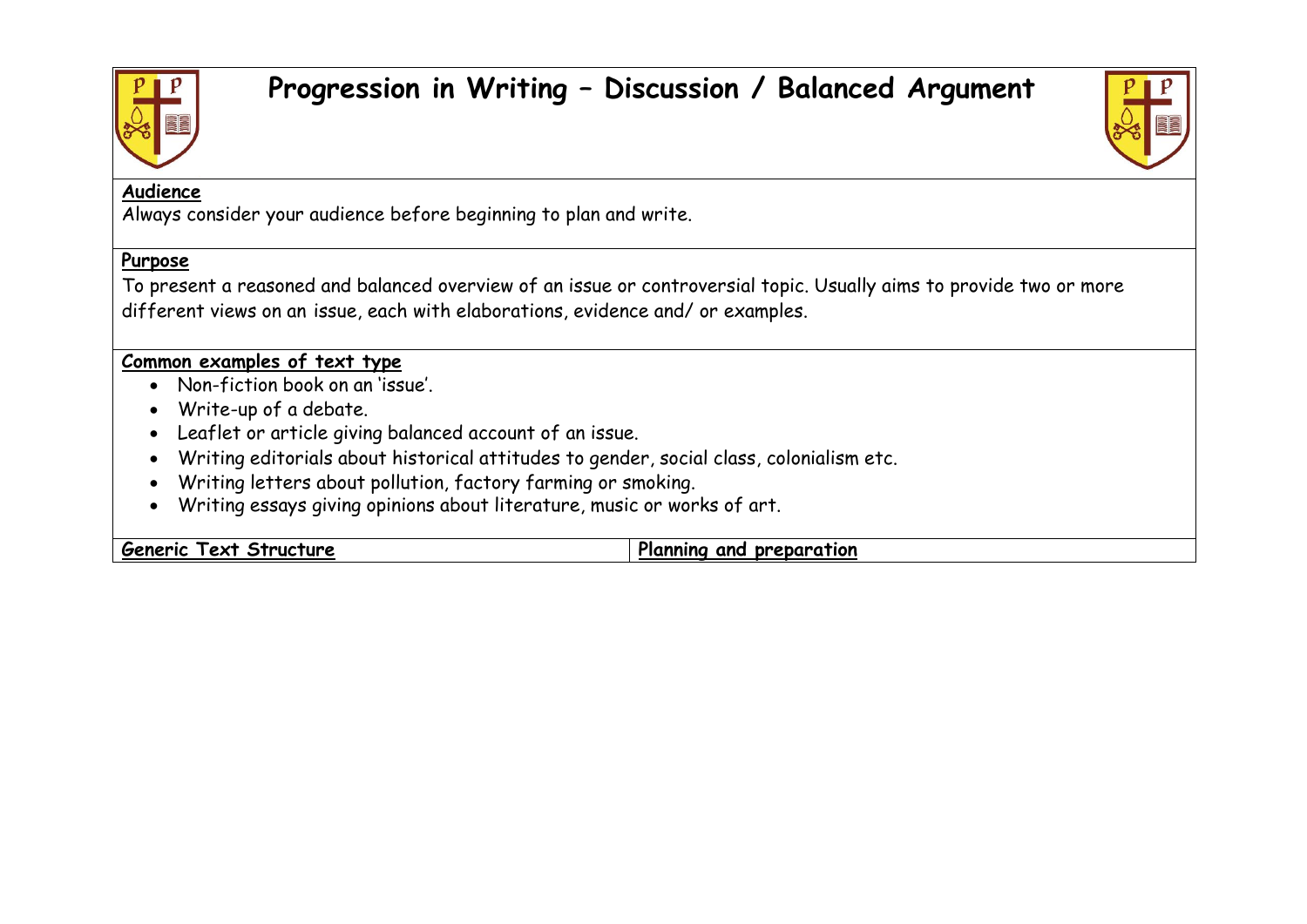| The most common structure includes:                                            | · Questions often make good titles e.g. Should everyone<br>travel less to conserve global energy?                         |  |
|--------------------------------------------------------------------------------|---------------------------------------------------------------------------------------------------------------------------|--|
| • A statement of the issues involved and a preview of                          |                                                                                                                           |  |
| the mainarguments.                                                             | Use the introduction to show why you are debating the issue<br>e.g. There is always a lot of disagreement about _____ and |  |
| • Arguments for, with supporting evidence/examples.                            | people's views vary alot.                                                                                                 |  |
| • Arguments against or alternative views, with<br>supportingevidence/examples. | . Make sure you show both/all sides of the argument fairly.                                                               |  |
|                                                                                | • Support each viewpoint presented with reasons and evidence.                                                             |  |
| Another common structure presents the arguments                                |                                                                                                                           |  |
| 'for' and'against' alternately.                                                | . If you opt to support one particular view in the                                                                        |  |
|                                                                                | conclusion, give reasons for your decision.                                                                               |  |
| Discussion texts usually end with a summary and a                              |                                                                                                                           |  |
| statement of recommendation or conclusion.                                     |                                                                                                                           |  |
| The summary may develop one particular viewpoint                               |                                                                                                                           |  |
| usingreasoned judgements based on the evidence                                 |                                                                                                                           |  |
| provided.                                                                      |                                                                                                                           |  |
| Progression in<br>skills                                                       |                                                                                                                           |  |
| <b>EYFS</b>                                                                    | n/a                                                                                                                       |  |
| <b>KS1</b>                                                                     | n/a<br>$\bullet$                                                                                                          |  |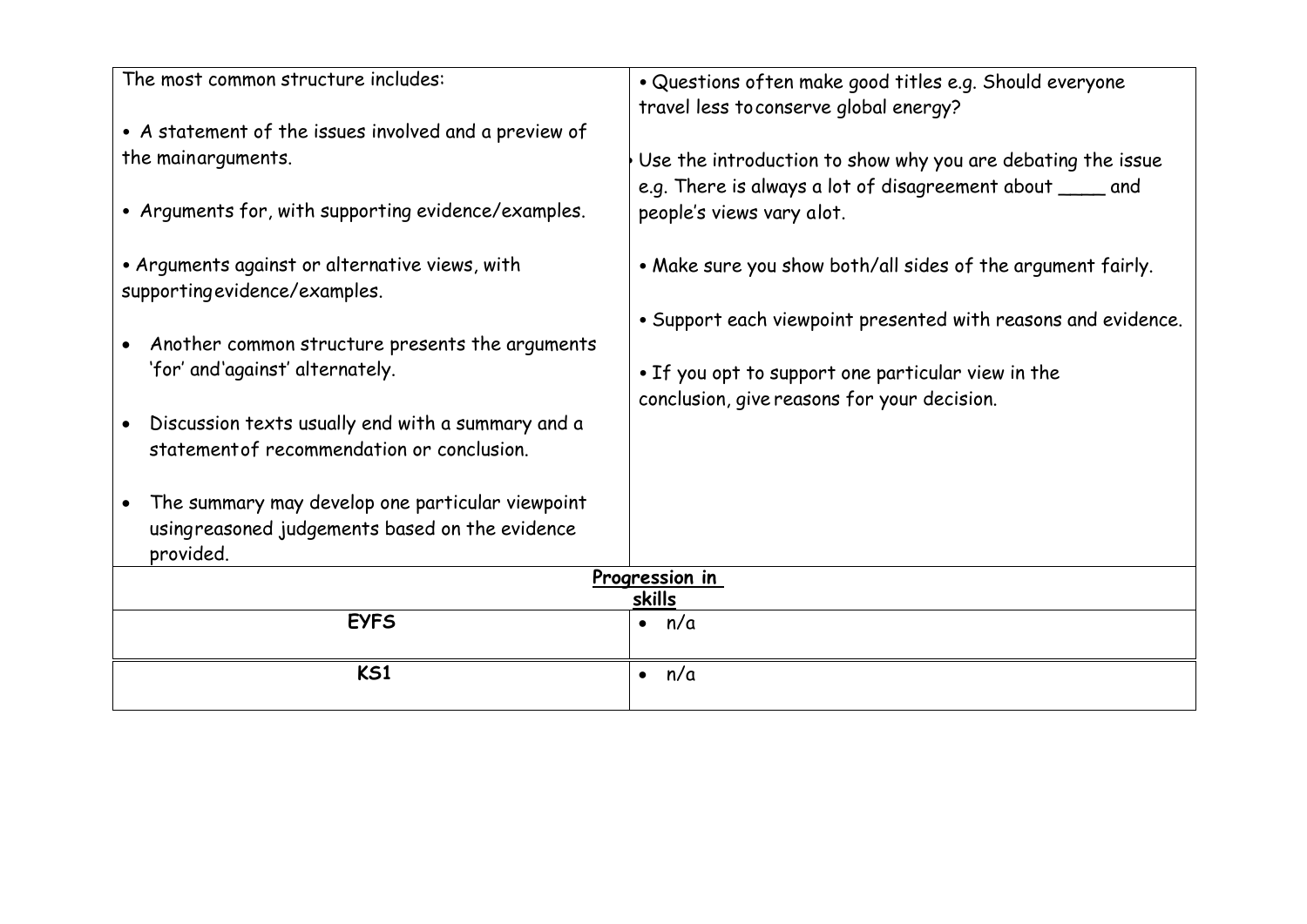| LKS2<br>Present tense<br>$\bullet$<br>Third person<br>$\bullet$ |  |
|-----------------------------------------------------------------|--|
|                                                                 |  |
|                                                                 |  |
| Language to illustrate a balanced viewpoint e.g. On one         |  |
| hand, Onthe other hand, Some people think, Others               |  |
| think.                                                          |  |
| Use present perfect form of verbs e.g. some                     |  |
| people have arguedsome people have said                         |  |
| Effective use of noun phrases e.g. uncountable noun phrases     |  |
| (some people, most dogs). Nouns that categorise (vehicles,      |  |
| pollution) and abstract nouns (power).                          |  |
| A number of paragraphs, each one giving a point for or          |  |
| against supported with evidence.                                |  |
| Use adverbials e.g. therefore, however                          |  |
| Pictures, labels or captions could be used to support the       |  |
| argument.                                                       |  |
| Headings and subheadings could be used to aid presentation.     |  |
| A concluding paragraph to summarise main reasons for and        |  |
| againstand also provide a personal opinion supported with       |  |
| evidence.                                                       |  |
| Possible text layout:                                           |  |
| <b>Introduction</b>                                             |  |
| A title which should be a question.                             |  |
| Sentences to introduce the issue to be discussed.               |  |
| Main body                                                       |  |
| A number of paragraphs, each one giving a point for or          |  |
| against, supported with evidence.                               |  |
| Conclusion                                                      |  |
| Sentences to summarise key points for and against.              |  |
| Personal recommendation with reason.                            |  |